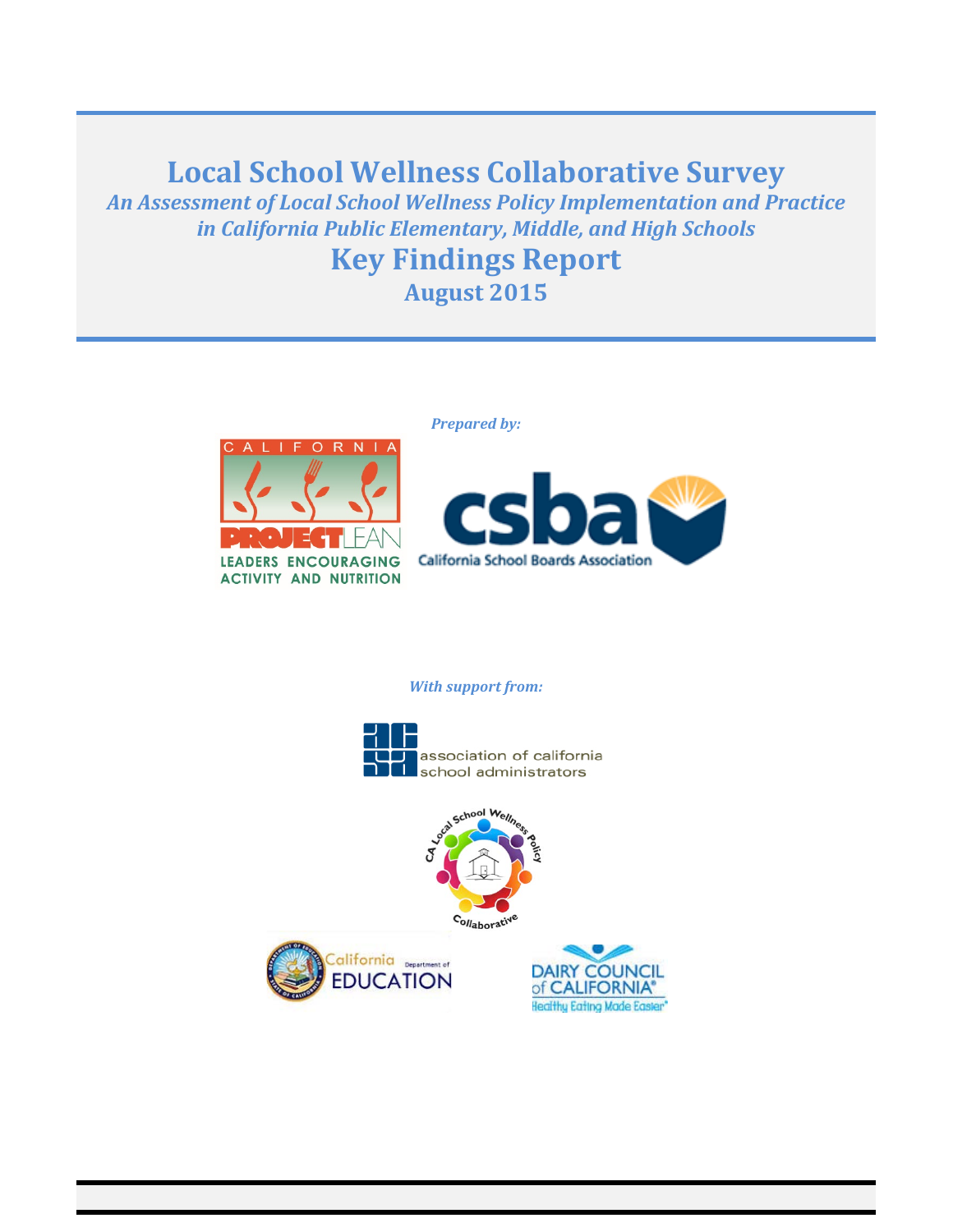# **Table of Contents**

| LSWP Successes, Concerns, and Observations19 |
|----------------------------------------------|
|                                              |
|                                              |
|                                              |
|                                              |
|                                              |
|                                              |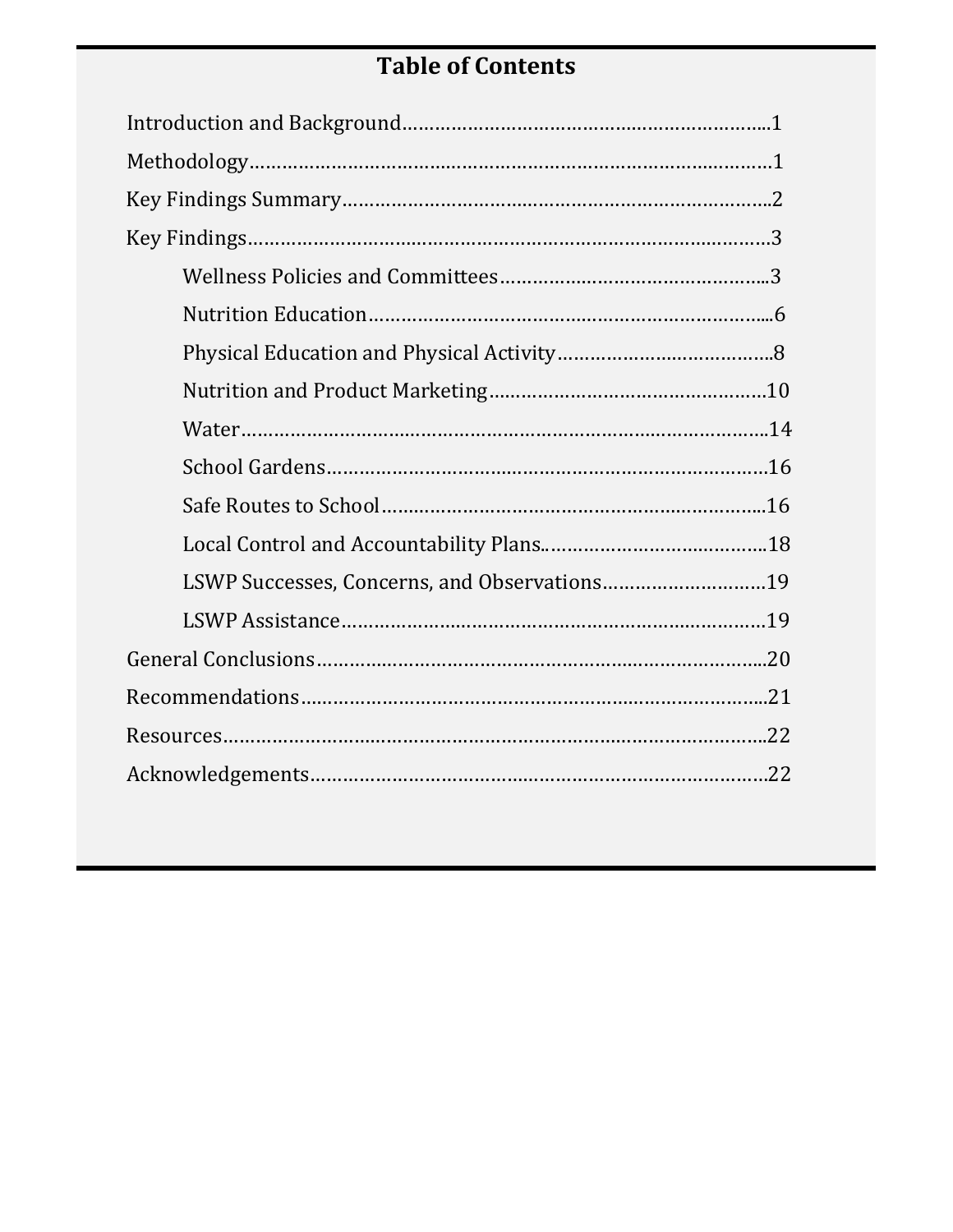# **Local School Wellness Collaborative Survey** *An Assessment of Local School Wellness Policy Implementation and Practice in California Public Elementary, Middle, and High Schools* **Key Findings Report August 2015**

#### **Introduction and Background**

The Local School Wellness Policy (LSWP) requirement was established by the Child Nutrition and WIC Reauthorization Act of 2004 in an effort to help develop health promotion initiatives in public schools participating in the National School Lunch Program (NSLP) and/or School Breakfast Program. The Healthy, Hunger-Free Kids Act of 2010 strengthened LSWP requirements, thus allowing for enhanced implementation, assessment, evaluation, and community engagement efforts. A final federal rule is expected in the coming months, which will likely include more stringent implementation and reporting requirements—especially at the school level.

Schools play a crucial role in promoting student health and wellness. Local School Wellness Policies aim to address growing concerns about childhood obesity, physical inactivity, and poor nutrition. In order to provide better guidance and support to local schools as they work to develop and implement customized wellness policies, it is necessary to obtain information on current practices. In an effort to do so, California Project LEAN, working with the California School Boards Association (CSBA), the Association of California School Administrators (ACSA), the California Department of Education (CDE), and the Dairy Council of California, administered an online survey to California public school principals and school/district administrators. The survey, which was part of the evaluation work of the California Local School Wellness Policy Collaborative, aimed to determine existing practices, policies, and needs regarding school wellness, nutrition, and physical education/activity as well as barriers, opportunities, and successes associated with LSWP implementation. This report summarizes key findings in a number of important areas related to school wellness.

#### **Methodology**

In May 2015, an online survey was sent to approximately 6750 California public school principals and school/district administrators with e-mail addresses obtained from the ACSA membership list. The survey yielded 366 responses for a response rate of approximately 6%. The survey data included responses from principals and administrators affiliated with individual schools or school districts. The sample consisted of 347 school principals (n=229) and school administrators (n=118) and 19 district administrators. Some principals and school/district administrators represented a combination of school levels i.e., elementary and middle, elementary, middle, and high, or middle and high. Participation in the survey was voluntary, answers were confidential, and respondents were allowed to remain anonymous if they so desired. While identification of school district was optional and omitted by approximately 75% of respondents, at least 137 school districts were represented. Data analysis was completed using SAS. In an effort to improve accuracy, District Administrator responses were excluded from analyses by school level.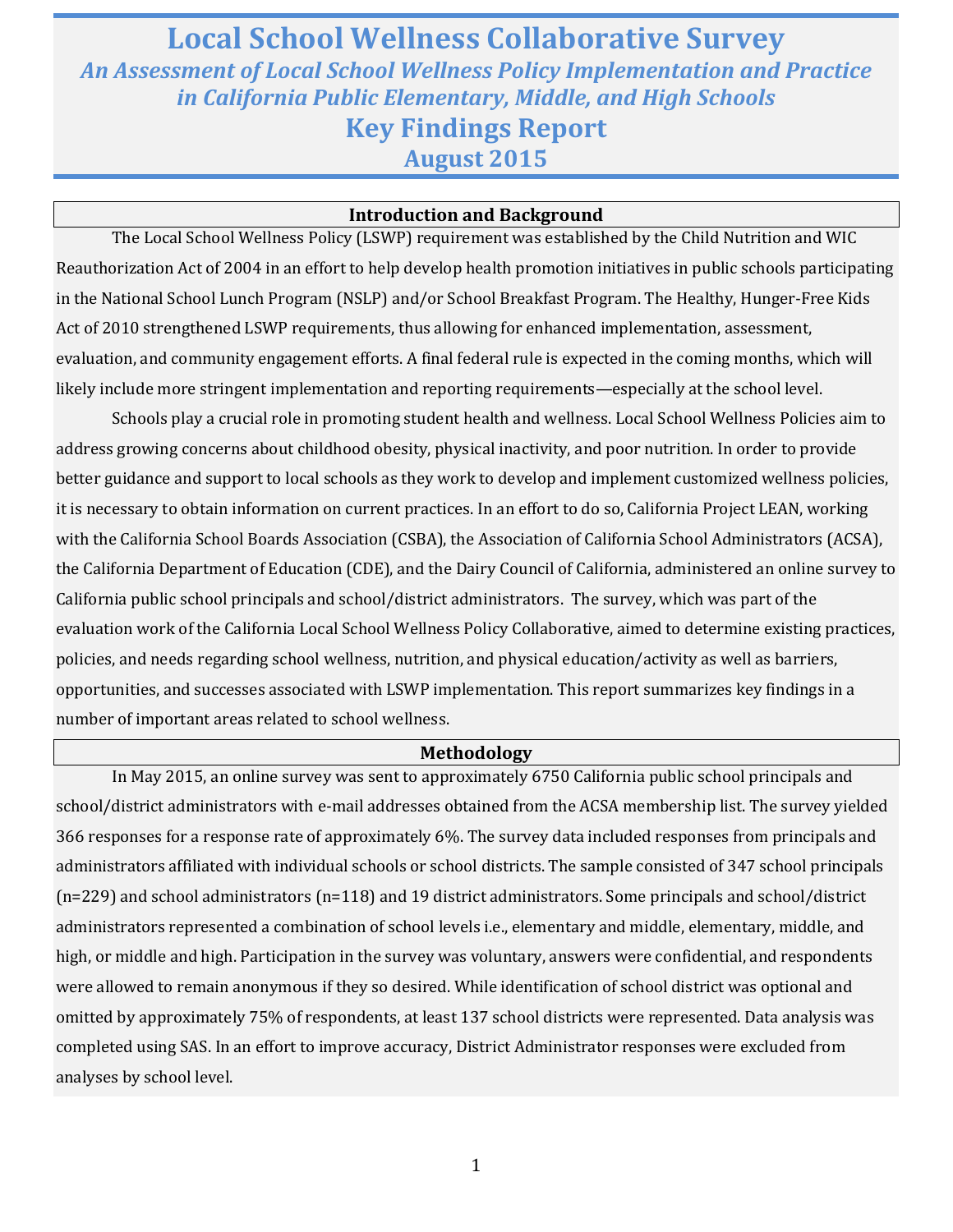## **Key Findings Summary**

1. Wellness Policies, Committees, and Priorities : Approximately half of respondents reported having a fully active wellness committee at either the school or district level. Almost 40% reported having no wellness committee at all. Thirty-nine percent (39%) said that their wellness policy was updated in 2014 or 2015. The highest priorities for school wellness efforts were mental health followed by nutrition, bullying, physical education/physical activity, and violence prevention.

2. Nutrition Education: Almost half of survey respondents reported having no nutrition education curriculum. Fourteen percent (14%) said that it is taught in every grade, every year.

3. Physical Education and Physical Activity: Physical Education was reported as increasing slightly over the past five years in one of every four schools, and physical activity increased in four of every ten schools. Decreases were uncommon: 3% and 6%, respectively. About 12% of respondents reported having a waiver from state physical education requirements. 4. Nutrition and Product Marketing: Six out of ten respondents



8. Local Control and Accountability Plan (LCAP): Two-thirds of respondents reported that there was an interest in including wellness activities in their LCAP; one-third reported that they were actually included with funding in their LCAP.

9. Wellness Policy Successes, Concerns, and Observations: While over 50 respondents listed a number of concerns regarding health and wellness, more than 80 provided information about successful wellness activities or experiences at their school.

10. Technical Assistance: More than half of respondents indicated that training and resources for parent engagement on wellness and training or resources on mental health issues would be most useful. Half would value teacher training to lead quality physical activity.



reported that they don't allow marketing or promotion of any food or drinks; one out of three restrict marketing of unhealthy products. Four percent (4%) of respondents reported that regular soda is sold on campus during school hours. Eighteen percent (18%) sell sports drinks and 70% sell flavored milk.

5. Water: Approximately 26% of respondents described water access that would not meet state requirements of 1 fountain per 150 students, and almost half reported less than 1 fountain per 100 students. The most common barriers to assuring access to drinking water were lack of funds for additional water fountains and/or maintenance and bad-tasting water.

6. School Garden Key Findings: About half of all respondents reported that their schools have active gardens.

7. Safe Routes to School: More than half of respondents are currently working on efforts to promote walking or biking to school. Seventy-five percent (75%) of respondents have bike parking at their schools. The top three SRTS efforts are bike parking, safer crosswalks, and promoting walking or biking to school.

# 50%

**Nearly half of all respondents reported having active school gardens.**

**Interest 67% w/ Funding 32% w/o Funding 24%**



**67% reported interest in including wellness in LCAP; 32% did so with funding and 24% without funding.**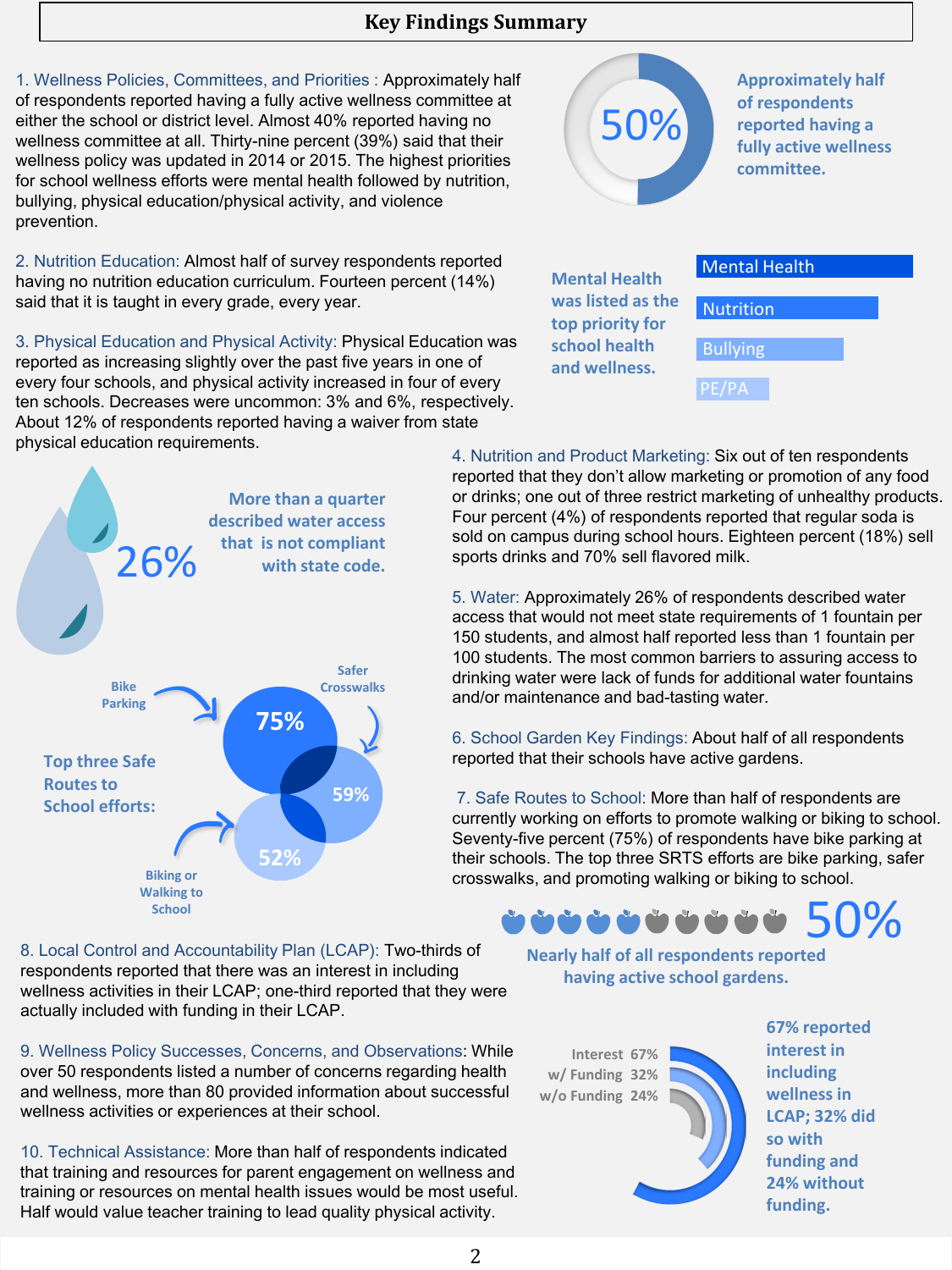**Wellness Policies, Committees, and Priorities Key Findings:** *Approximately half of respondents reported having a fully active wellness committee at either the school or district level. The highest priorities for school wellness efforts were mental health, followed by nutrition, bullying, physical education/activity, and violence prevention.* 

 Only 11% of survey respondents reported that their schools have a wellness policy, while 89% reported having a district wellness policy (see Figure 1). Over 20% reported last updating their school wellness policy in 2015 and 17% in 2014. Sixteen percent (16%) of respondents reported that their school has a school wellness committee, 57% reported that their school or district has a district wellness committee, and 27% reported having no wellness committee at all (see Figure 2). Of those principals and school/district administrators who reported having wellness committees, 66% said that they meet regularly and work on ongoing policy development and implementation. In other words, only about half of respondents reported having a fully active wellness committee. Seventy-nine percent (79%) of the wellness committees have a school or district staff person identified as the lead for wellness.

 Survey respondents listed mental health, nutrition, bullying, and physical education/activity as the top four school health and wellness priorities. Top priorities were ranked in the following order (highest to lowest—one being highest): mental health (2.41), nutrition (2.45), bullying (2.6), physical education/activity (2.64), violence prevention (3.42), worksite wellness for staff (4.4.), children with other chronic diseases (5.96), asthma (6.02), and reproductive health (7.65) (see Figure 3). Cross tabulations by school level revealed that 49% of high school only principals and school administrators reported that mental illness was their number one health and wellness priority (see Figure 4). Thirty-two percent (32%) of elementary school only principals and school administrators said that nutrition was their number one health and wellness priority (see Figure 5). Forty-one percent (41%) of middle school only principals and school administrators reported that bullying was their number one priority (see Figure 6), and 26% of elementary school only principals and school administrators said that physical education/activity was their top priority (see Figure 7).

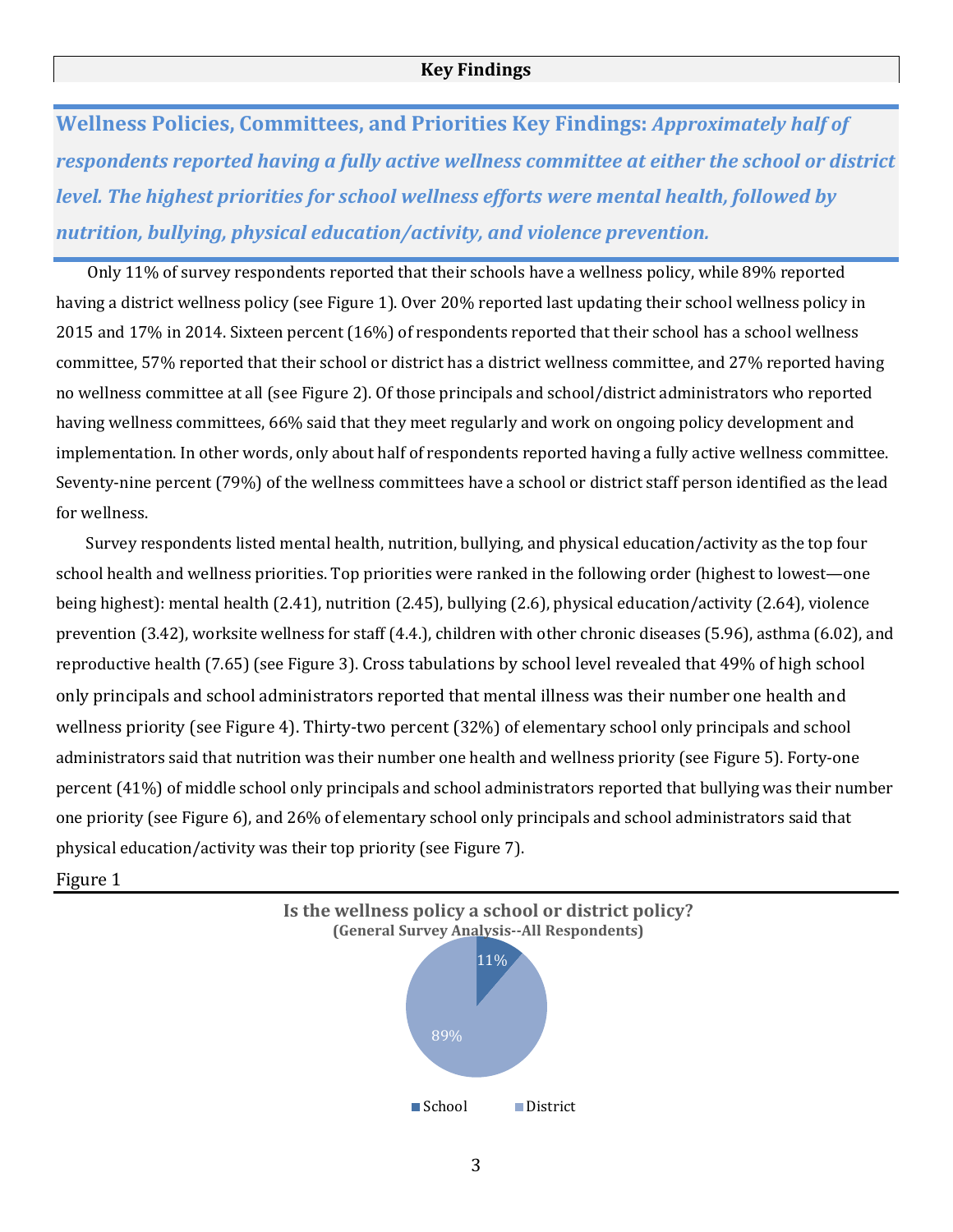

#### **Does your school or district have a wellness committee? (General Survey Analysis--All Respondents)**

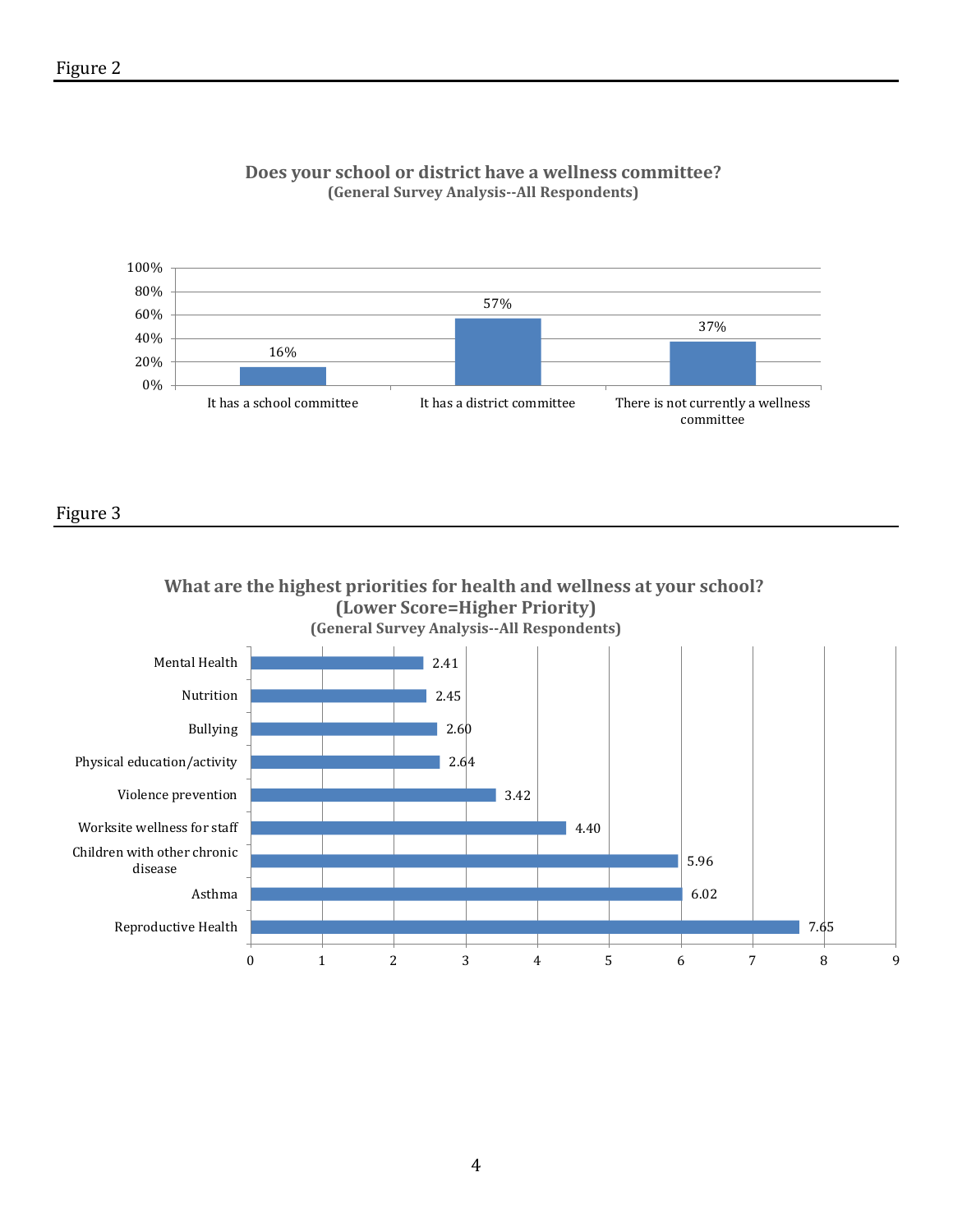





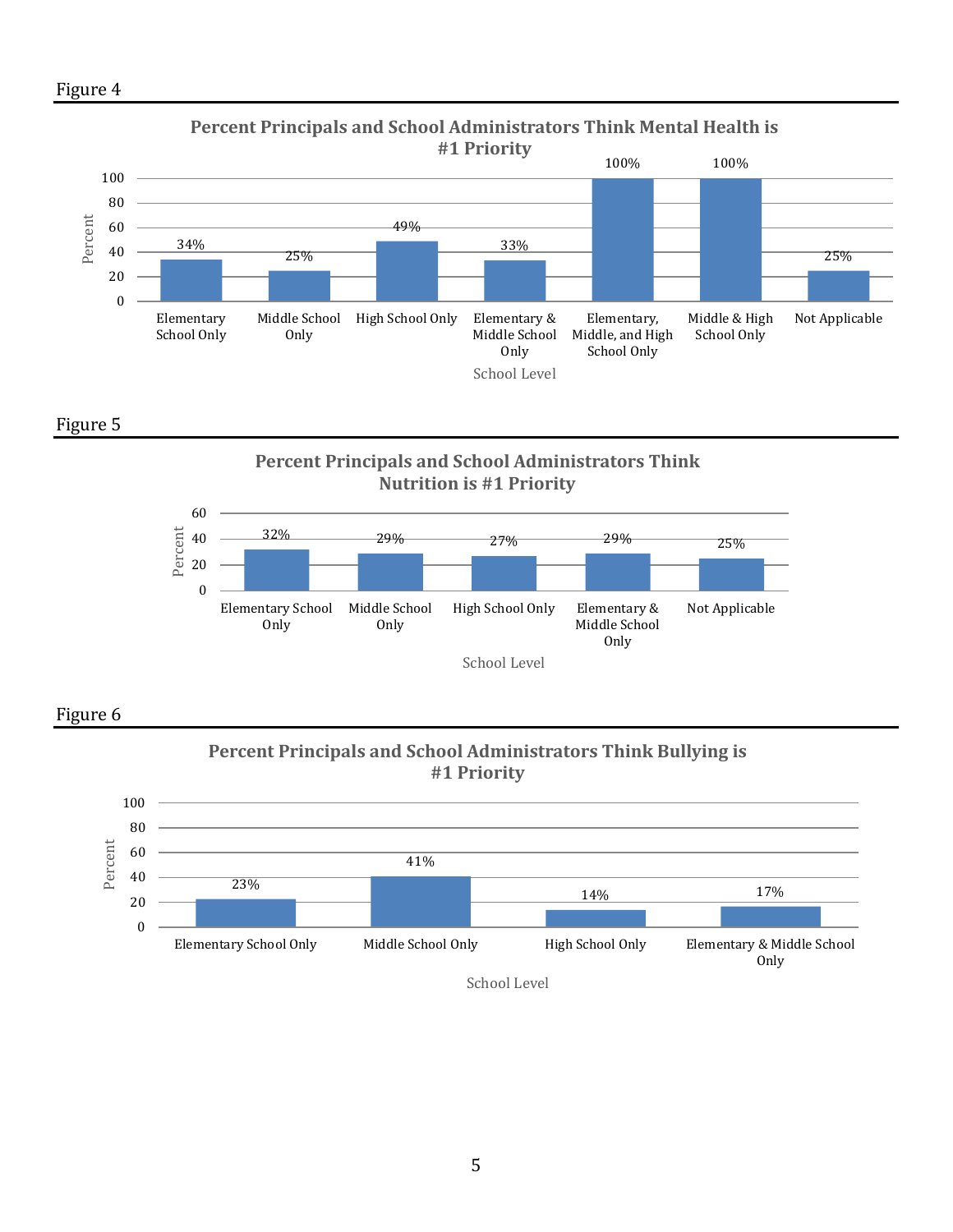

## **Percent Principals and School Administrators Think Physical Education/Physical Activity is #1 Priority**

# **Nutrition Education Key Findings:** *Almost half of survey respondents reported having no nutrition education curriculum.*

 About 47% of all respondents reported that there is currently no nutrition education curriculum in their school or district, while 37% said that there is a curriculum taught in certain grades. Fourteen percent (14%) reported that nutrition education is part of the curriculum in every grade, every year. (See Figure 8.) Analysis by school level revealed that 53% of elementary school only principals and school administrators (see Figure 9), 32% of middle school only principals and school administrators (see Figure 10), and 41% of high school only principals and school administrators (see Figure 11) reported that there is no nutrition education curriculum in use at their school.

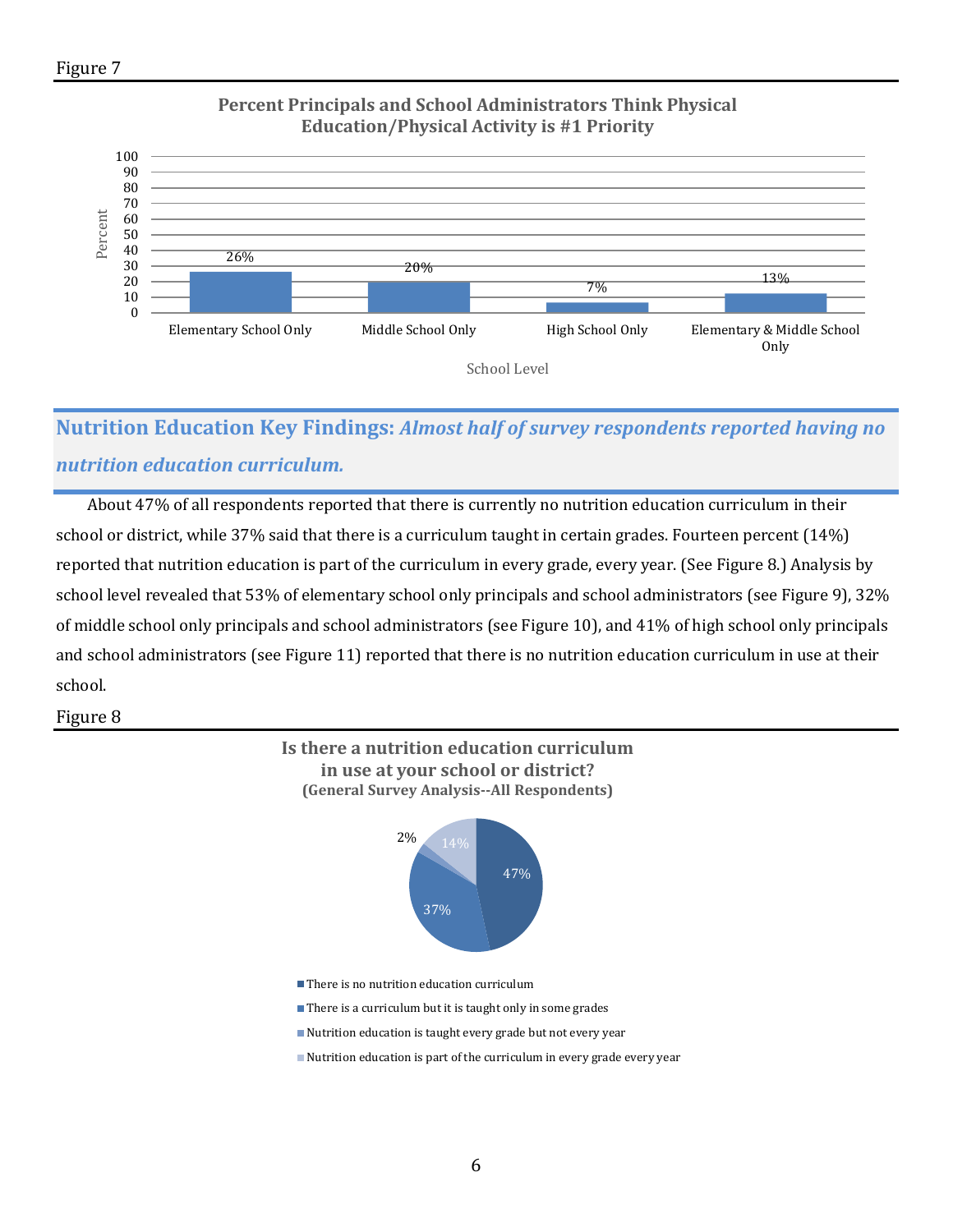





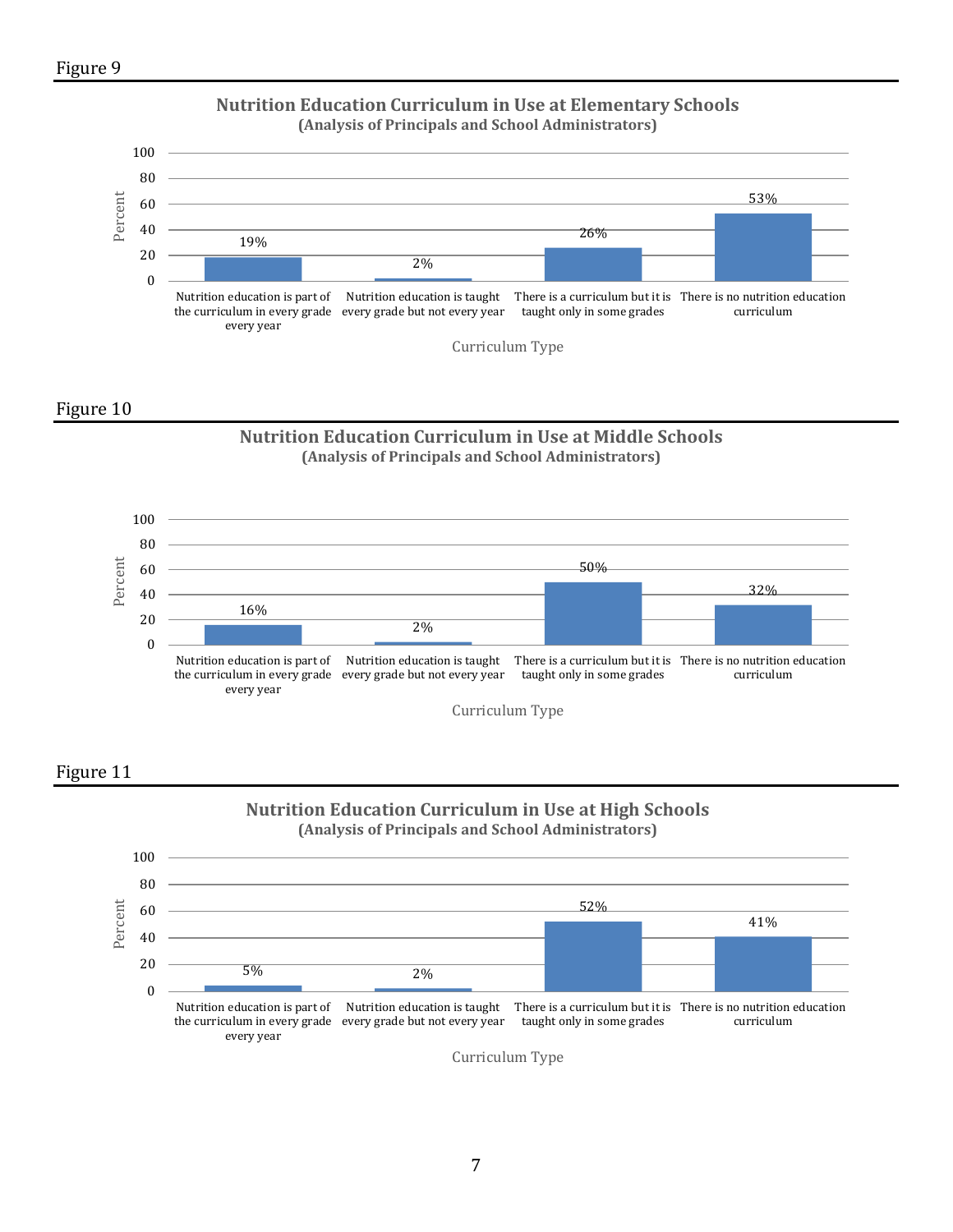**Physical Education and Physical Activity Key Findings:** *Physical Education was reported as increasing slightly over the past five years in one of every four schools, and physical activity increased in four of every ten schools.* 

 Seventy percent (70%) of respondents reported that over the past five years there has been no change in the average number of minutes of formal physical education offered by their school or district, while over a quarter reported an increase (see Figure 12). Increases were slightly more frequent in elementary schools. About half of respondents reported that their schools exceed the state minimum physical education requirements (see Figure 13). Twelve percent (12%) reported having a waiver from state physical education requirements. Nearly half of respondents reported that some or all teachers have been trained to lead physical education/activity breaks in the classroom, and there was substantial interest (39%) in training teachers to do so.

 More than 40% of survey respondents reported that the availability of extracurricular physical activity is greater than it was five years ago (see Figure 14). Forty-four percent (44%) of elementary school only principals and school administrators (see Figure 15), 54% of middle school only principals and school administrators (see Figure 16), and 33% of high school only principals and school administrators (see Figure 17) reported an increase in extracurricular physical activity.

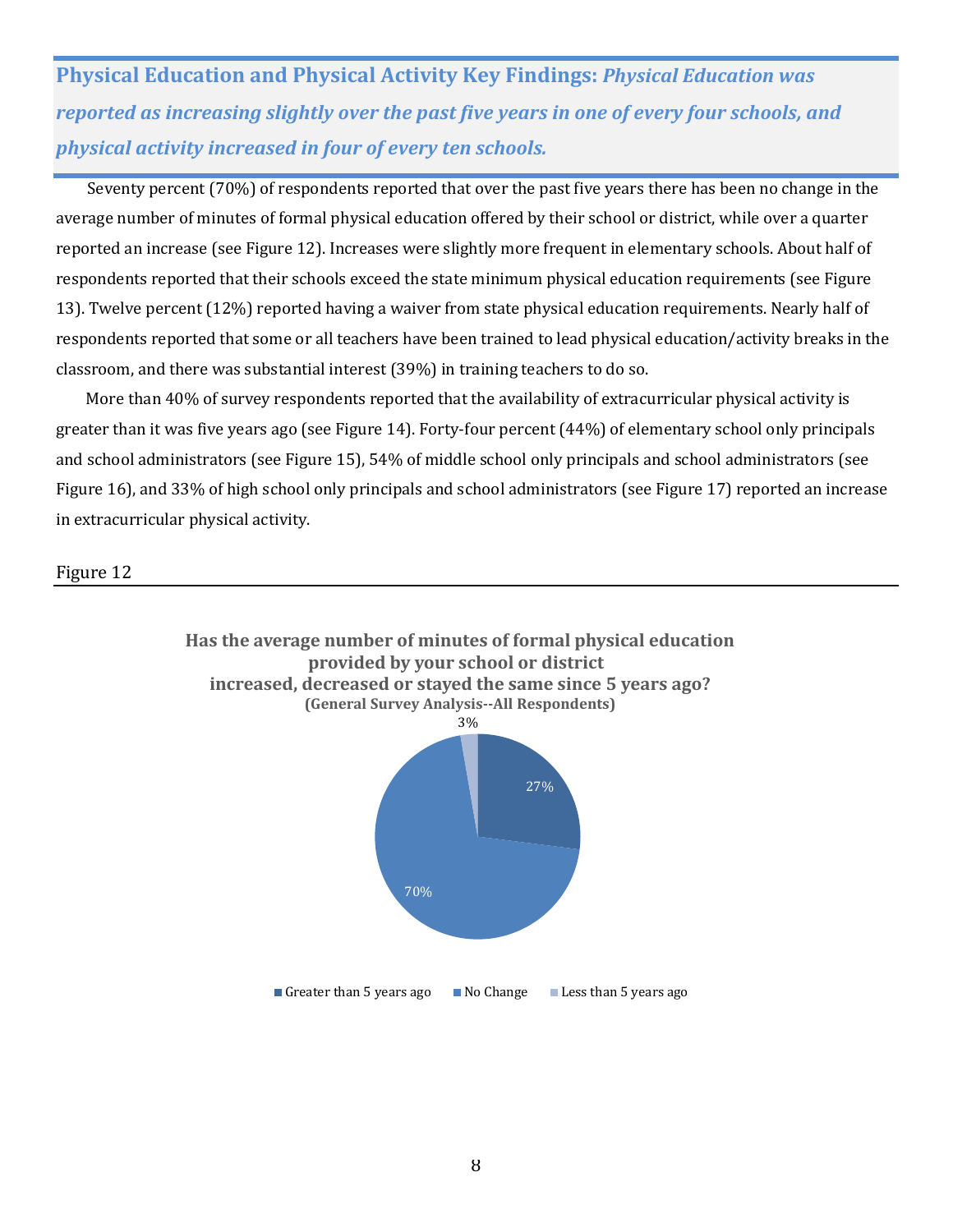



#### Figure 15

#### **Has the availability of extracurricular physical activity at your school or district increased, decreased, or stayed the same since 5 years ago? (Analysis of Elementary School Only Principals and Administrators)**

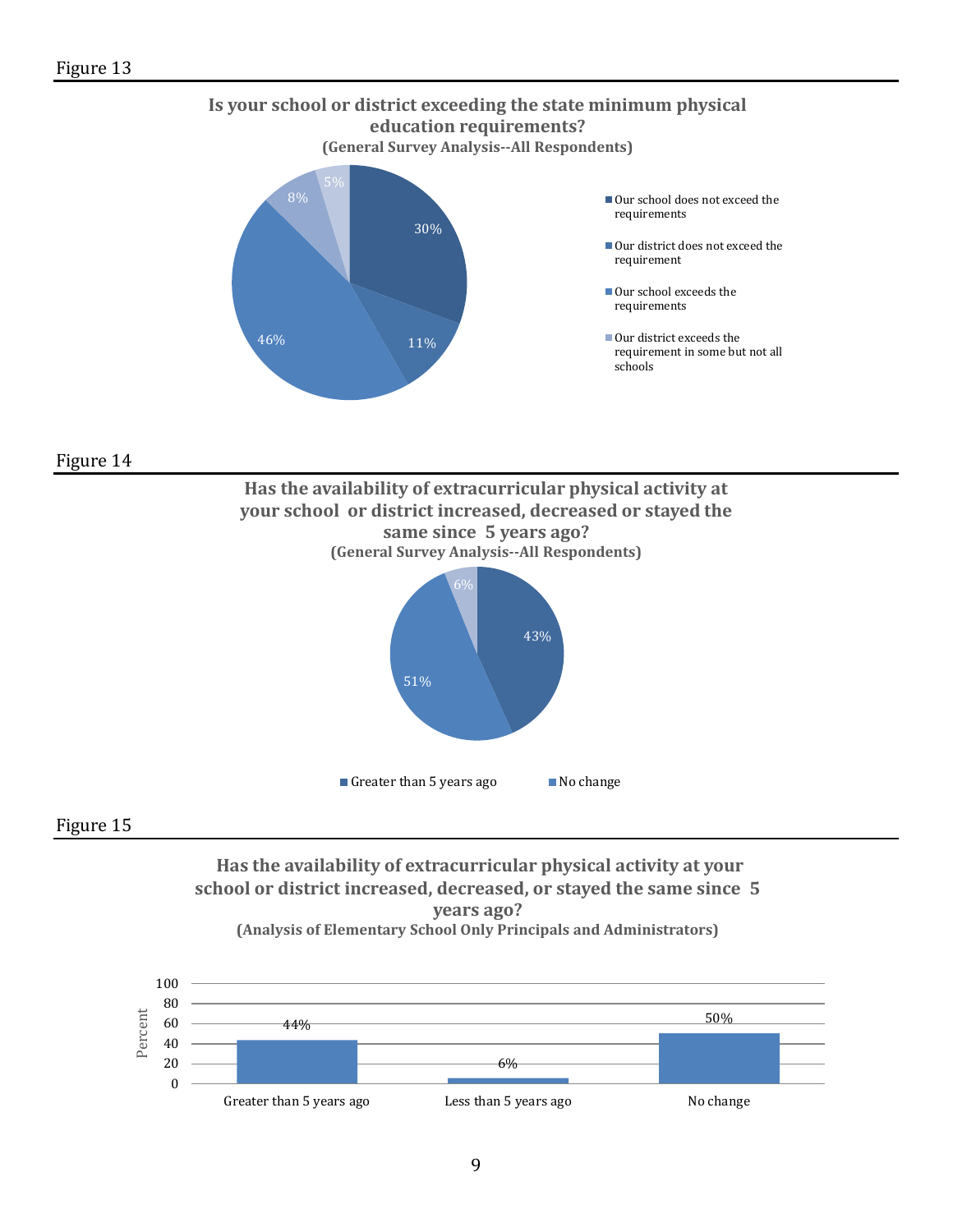

**Has the availability of extracurricular physical activity at your school or district increased, decreased or stayed the same since 5 years ago? (Analysis of High School Only Principals and Administrators)**



**Nutrition and Product Marketing Key Findings:** *Six out of ten respondents report that their schools don't allow marketing or promotion of any food or drinks. Four percent (4%) of respondents reported that regular soda is sold on campus during school hours.* 

 Approximately 60% of respondents reported that marketing and promotion of any type of food or beverage is not allowed, while over 30% said restrictions are limited to unhealthy food and drinks only. Four percent (4%) of schools/districts reported not restricting marketing or promotion of unhealthy food and drinks. (See Figure 18.) Only 4% reported that regular soda is sold on campus during school hours, but 13% said it is sold on campus before or after school. Survey respondents reported that the following beverages (in addition to water and soda) are sold in school or on campus during school hours: sports drinks (18%), flavored milk (67%), and unflavored nonfat or low fat milk (82%) (See Figure 19). Analysis by school level revealed that more than a quarter of high schools sell sports drinks on campus during school hours (see Figure 20), and flavored milk is sold in school or on campus during school hours by 48% of elementary schools, 48% of middle schools, and 36% of high schools (see Figure 21).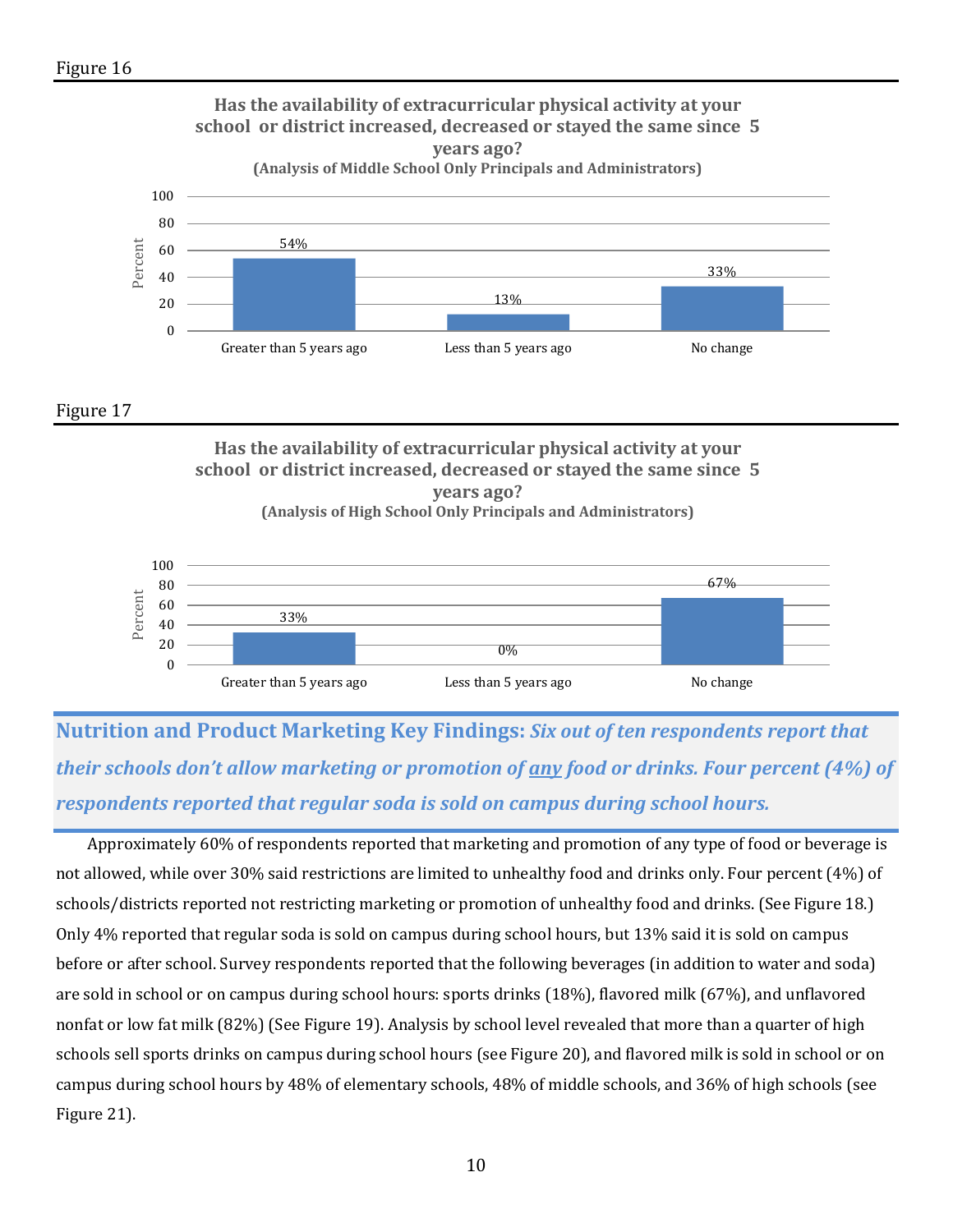According to survey responses, the following beverages (in addition to water and soda) are sold in school or on campus before or after school hours: sports drinks (37%), flavored milk (32%), and unflavored nonfat or low fat milk (42%) (See Figure 22). Analysis by school level revealed that nearly 40% of high schools sell sports drinks before or after school (see Figure 23).

 Four percent (4%) of schools reported that students get less than 20 minutes for lunch. Twenty-three percent (23%) of schools reported lunch breaks ranging from 20 to 30 minutes, more than 40% reported that students get between 30 and 40 minutes for lunch, and about 33% reported lunch breaks longer than 40 minutes. (See Figure 24.)

 When asked if there is a place where breastfeeding staff or students can breastfeed or pump in privacy, 38% of respondents replied *yes* and 20% *no*. Forty-two percent (42%) reported that there is only a private space for staff members. (See Figure 25.)

#### Figure 18





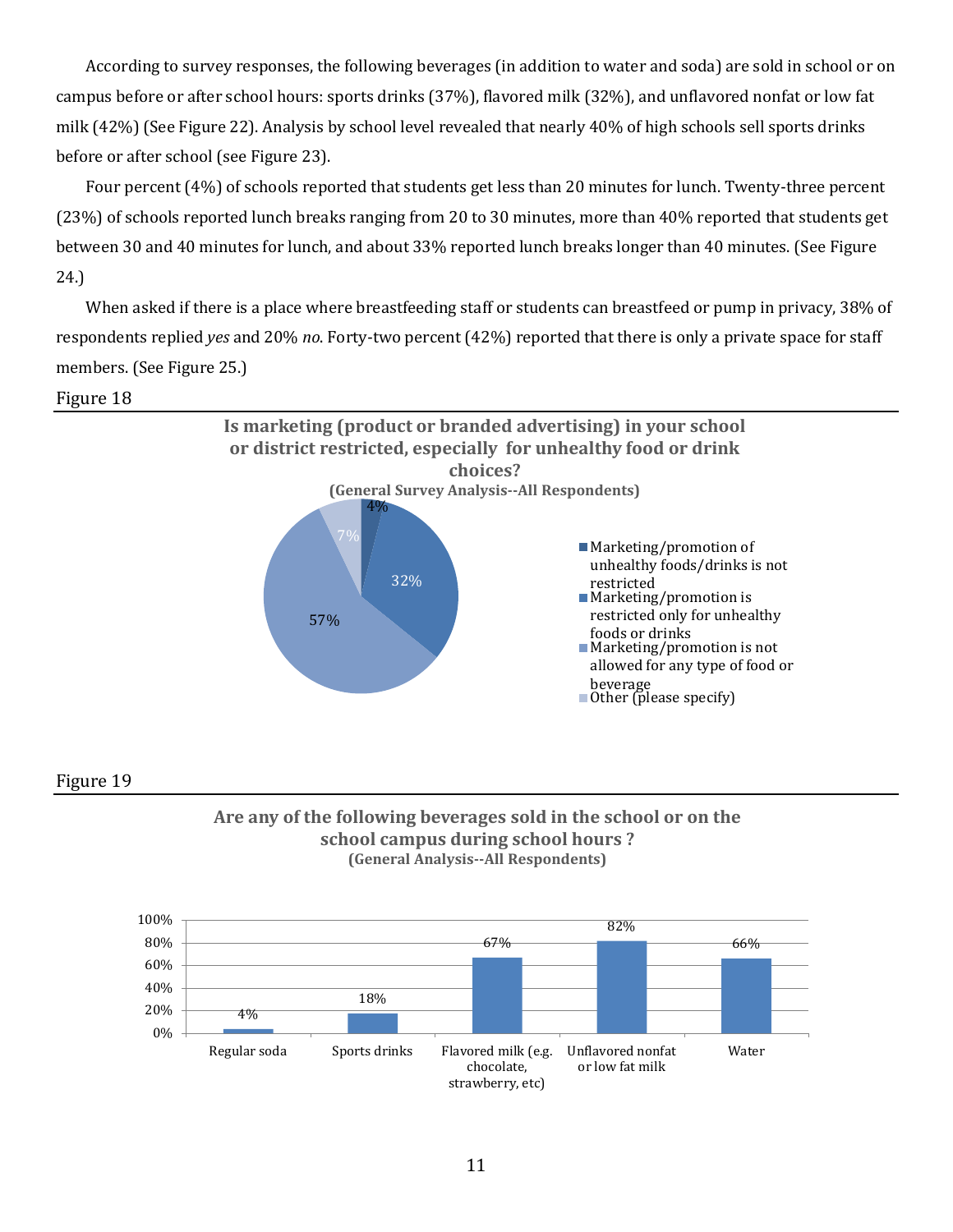

**Percentage of Schools that Sell Flavored Milk During School Hours (Analysis of Principals and School Administrators)**





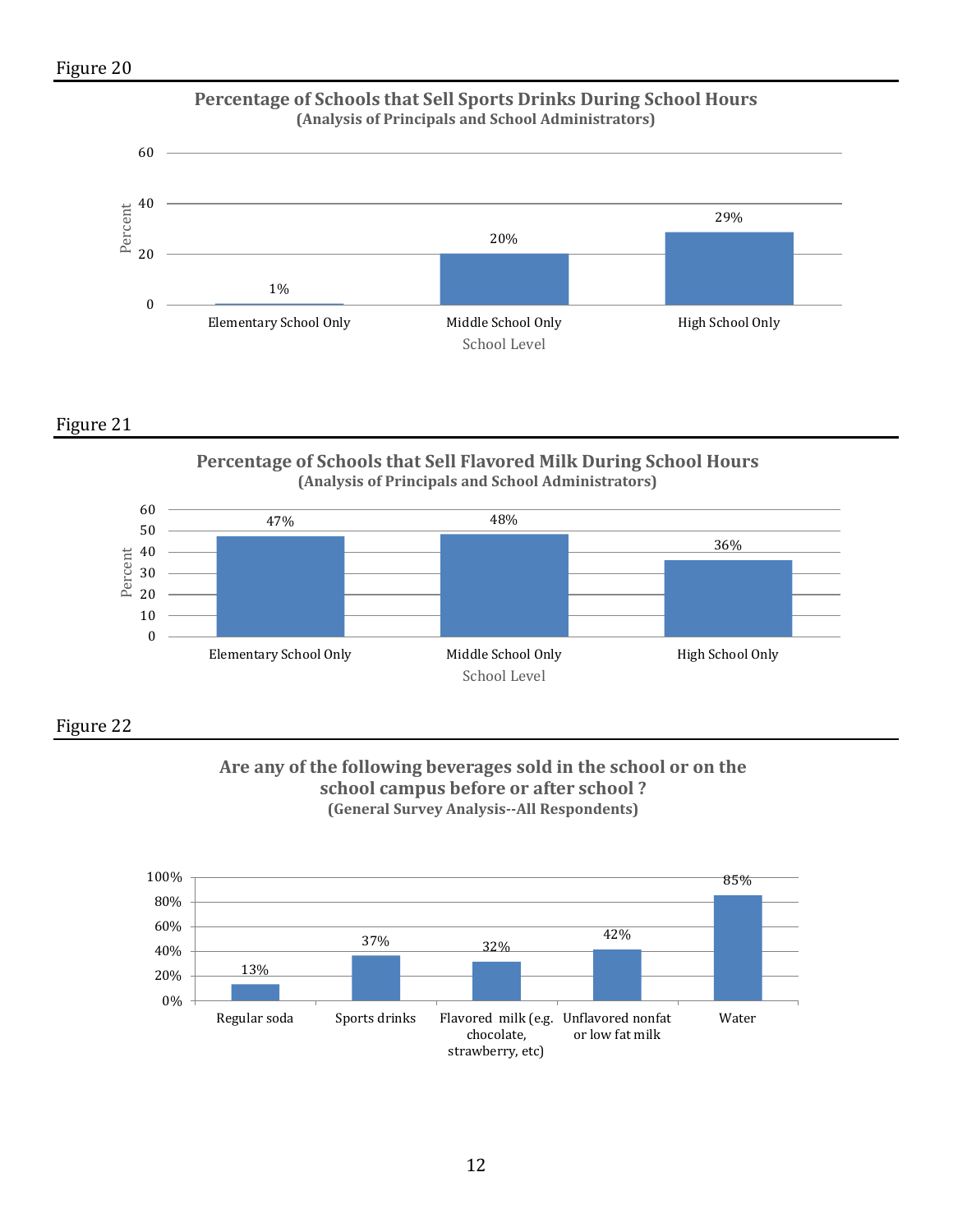





**Is there a place where breastfeeding staff or students can breastfeed or pump in privacy? (General Survey Analysis--All Respondents)** 

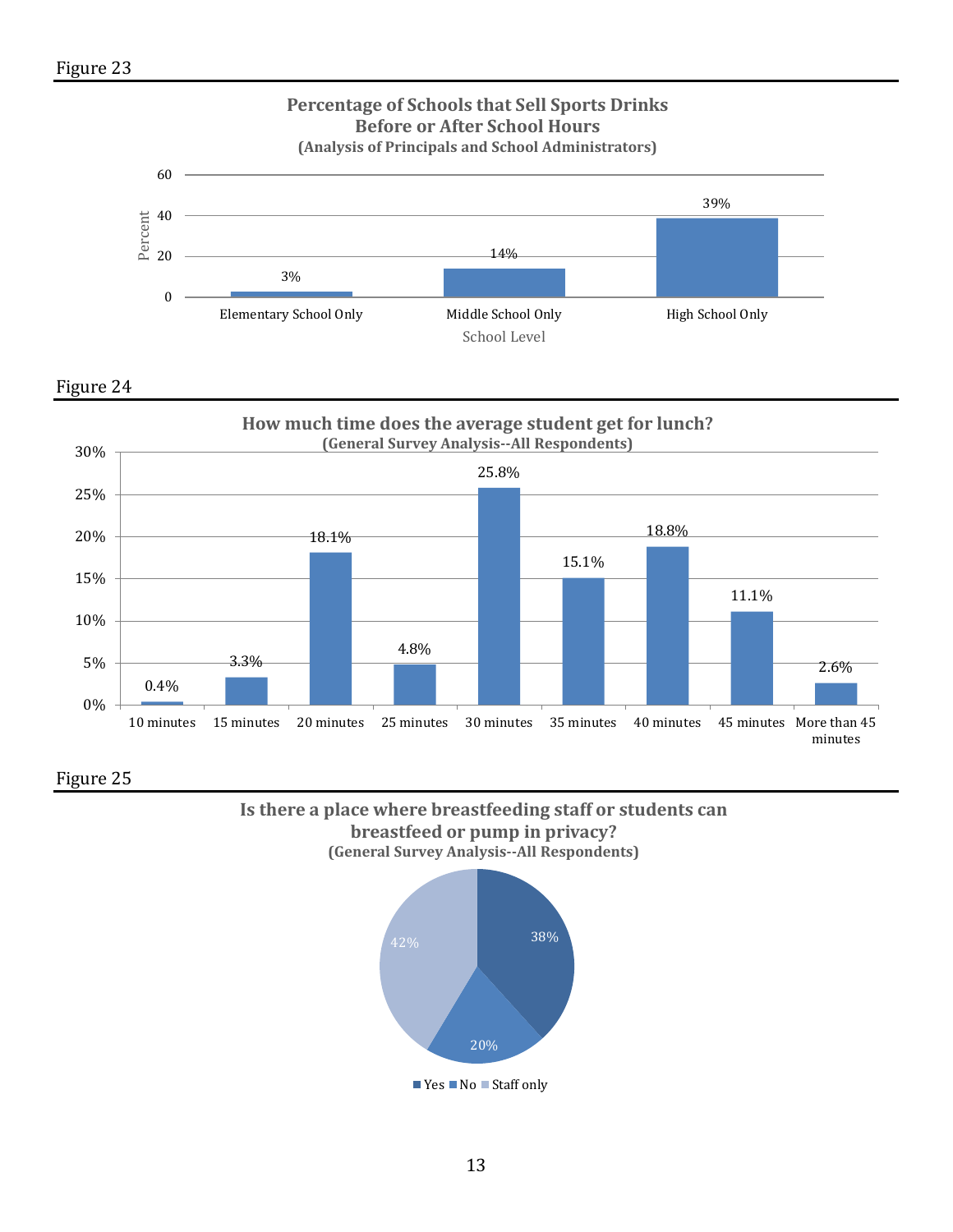**Water Key Findings:** *Approximately 26% of respondents described water access that would not meet state requirements of one fountain per 150 students, and almost half reported less than one fountain per 100 students.* 

 A detailed analysis was performed to determine the number of students per water fountain by school level. California code currently requires schools to have at least one water fountain for every 150 students; although, most other states require more fountains. Reports from respondents indicate that a substantial number of schools might be out of compliance: approximately one quarter reported less than one fountain per 150 students, and nearly half reported less than one fountain per 100 students (see Figure 26). Analysis by school level revealed that 13% of elementary schools only, 28% of middle schools only, and 56% of high schools only have less than one fountain per 150 students (see Figure 27).

The survey revealed that water, in some form, is generally available for students during the lunch break. More than three-quarters of respondents commented that there was a water fountain in the cafeteria, while 39% said water was available on the lunch line (see Figure 28). Sixty-six percent (66%) of respondents reported that water is sold in the school or on campus during school hours. Eighty-five percent (85%) noted that it is sold in school or on campus before or after school. About half or more of middle and high schools reported selling water in school or on campus before, during, and after school (see Figures 29 & 30).

 Individual responses revealed innovative practices at schools such as hydration stations, water pitchers and cups at each lunch table, bottle filling stations, water dispensers, and water vending machines. Three-quarters of respondents reported no difficulty in assuring access to drinking water on campus. The following challenges to assuring access to drinking water were mentioned: funds for the addition of new fountains (13%), water tastes bad (12%), funds for water fountain maintenance (9%), water shortage (4%), and lead pipes (3%).



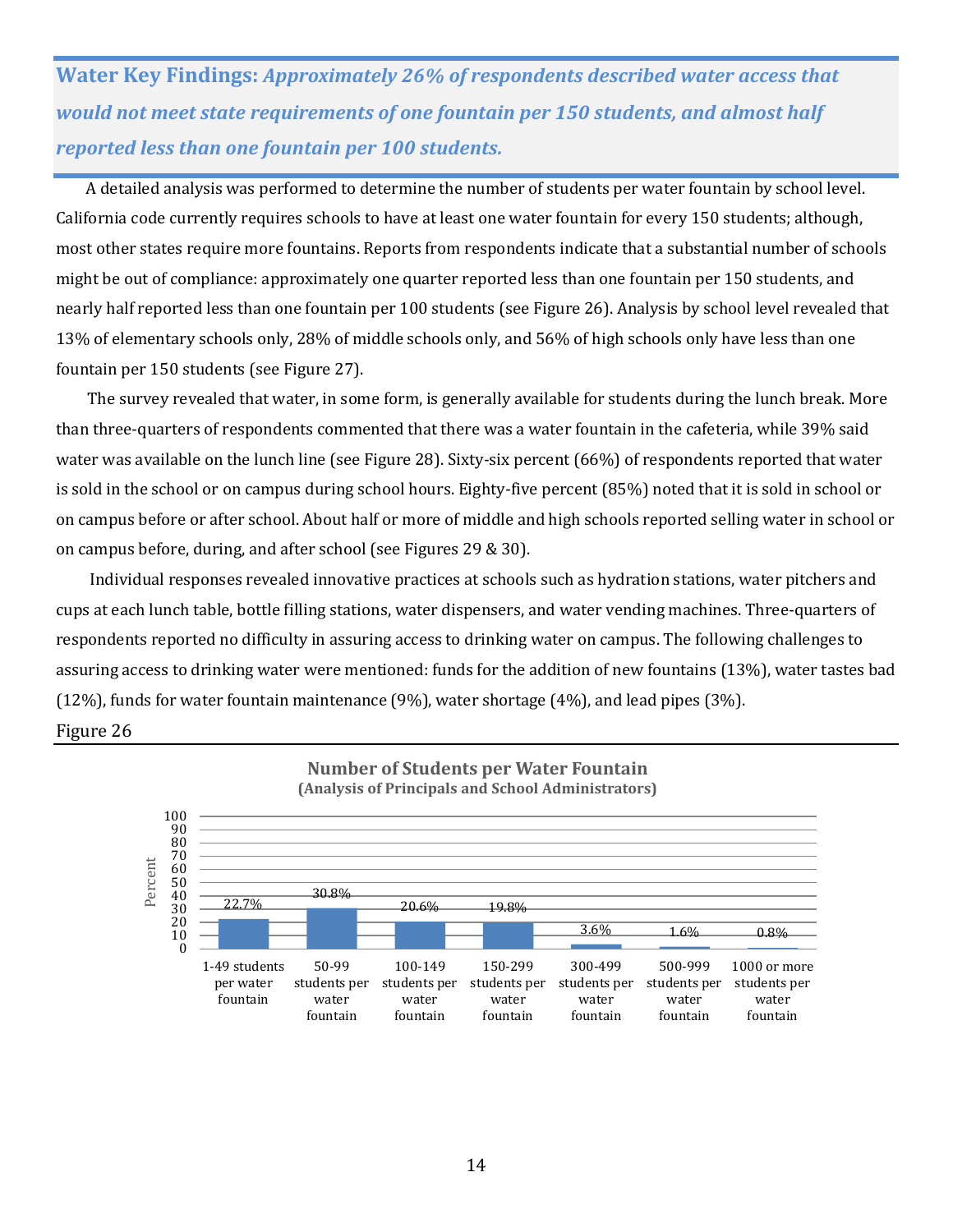







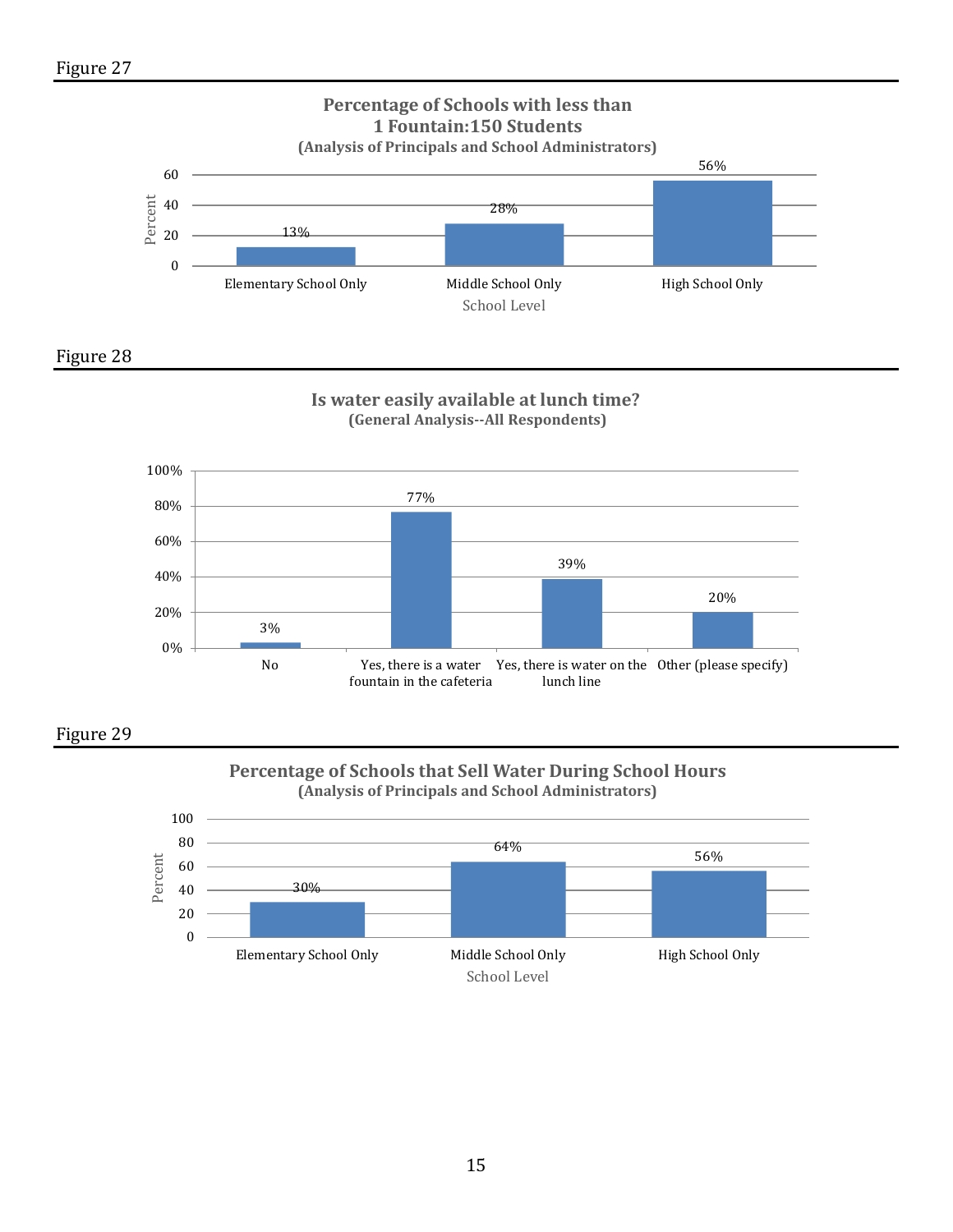

# **School Garden Key Findings:** *About half of all respondents reported that their schools have active gardens.*

 On a positive note, nearly half of all respondents (48%) reported having active school gardens (see Figure 31). Analysis by school level revealed that this is true for all school levels: responses indicate that 47% of elementary schools only, 45% of middle schools only, and 46% of high schools only have active school gardens.

#### Figure 31



**Safe Routes to School Key Findings:** *More than half of respondents are currently working on efforts to promote walking or biking to school. Seventy-five percent (75%) of respondents have bike parking at their schools.*

 Respondents reported working on the following Safe Routes to School efforts: bike parking (75%), safer crosswalks (59%), promotion of walking or biking to school (52%), safe sidewalks and paths to school (48%), walking school bus (35%), adequate public transportation availability to get to school (18%), and expansion/creation of bike paths (14%) (See Figure 32). Analysis by school level revealed that the top three Safe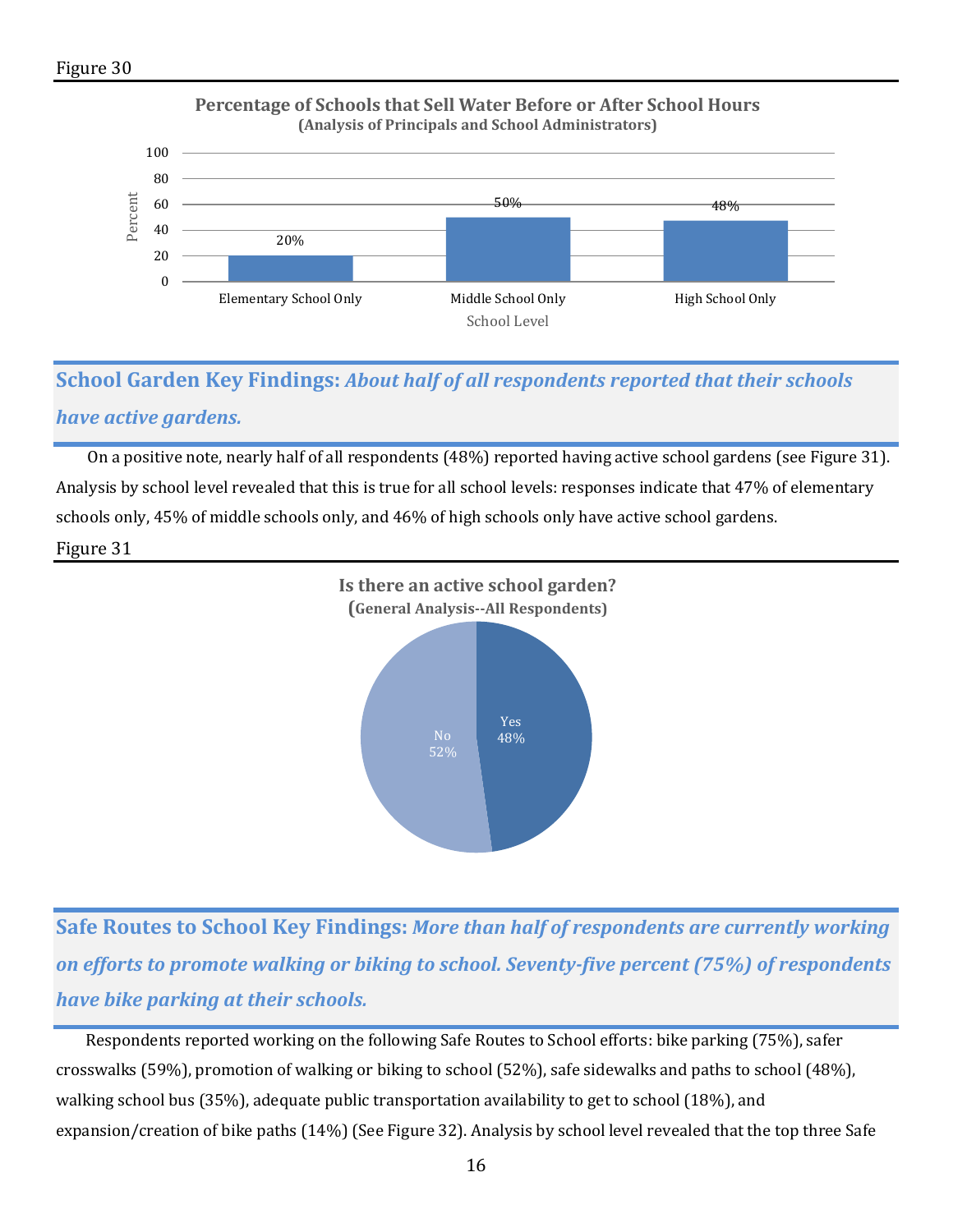Routes to School efforts were consistent across all school levels: bike parking, assuring safer crosswalks, and promoting walking/biking to school (see Figures 33, 34, & 35).

### Figure 32





Figure 33





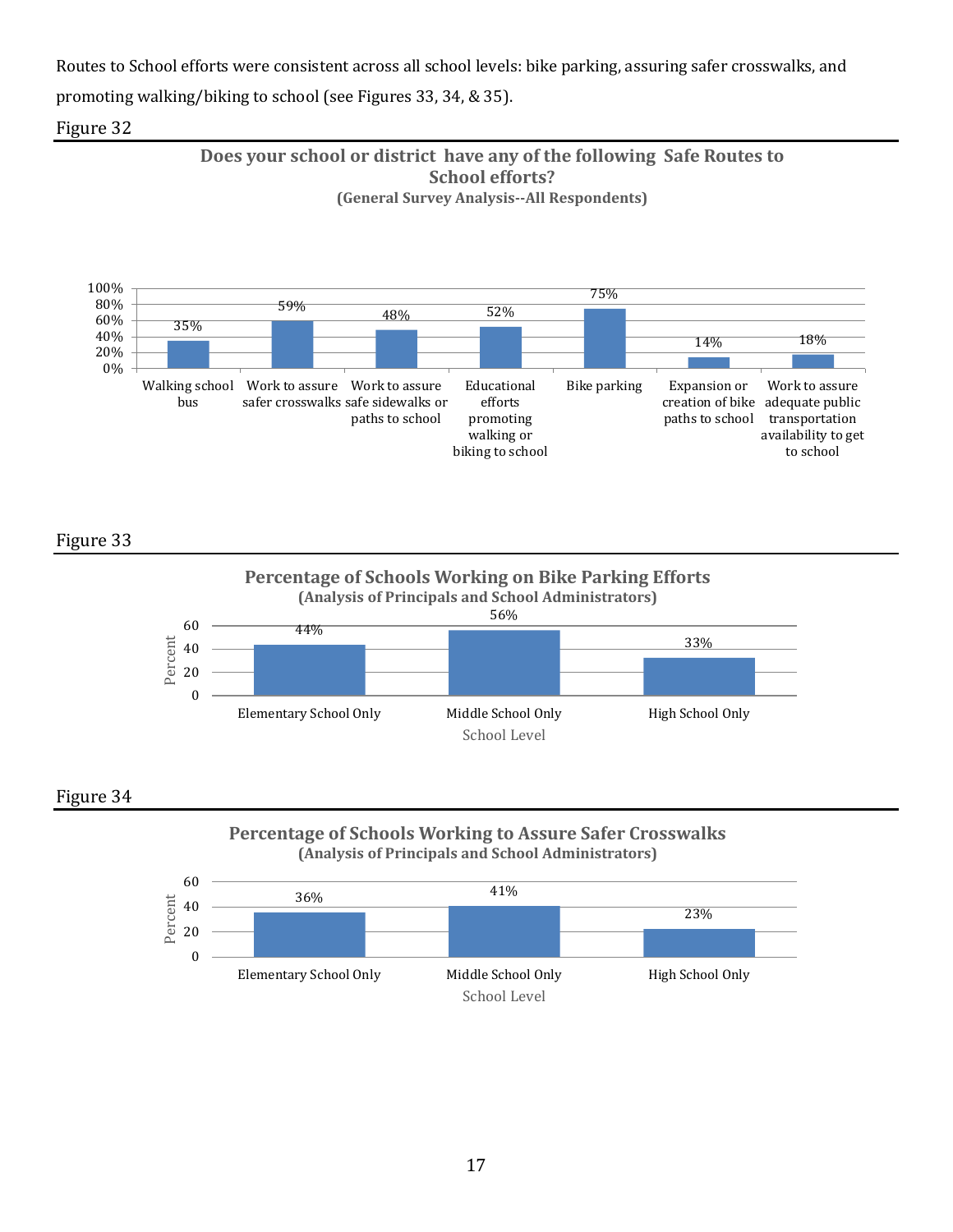

**Local Control and Accountability Plan (LCAP) Key Findings:** *Two-thirds of respondents reported that there was an interest in including wellness activities in their LCAP; one-third reported that they were actually included with funding in their LCAP.*

 About 67% of respondents said there was interest in including wellness activities in their LCAP (see Figure 36). Fifty-six percent (56%) reported that wellness activities were included in their LCAP (24% without funding and 32% with funding), while 44% said no wellness activities were included (see Figure 37). Individual responses regarding which wellness activities were incorporated into LCAPs included increasing physical education staff and time, campus wellness centers, daily salad bars, walk-a-thons, school gardens, positive behavior interventions and supports, anti-bullying efforts, mental health support, club sports, organized and supervised recess breaks, better access to drinking water, and measures to improve campus safety.

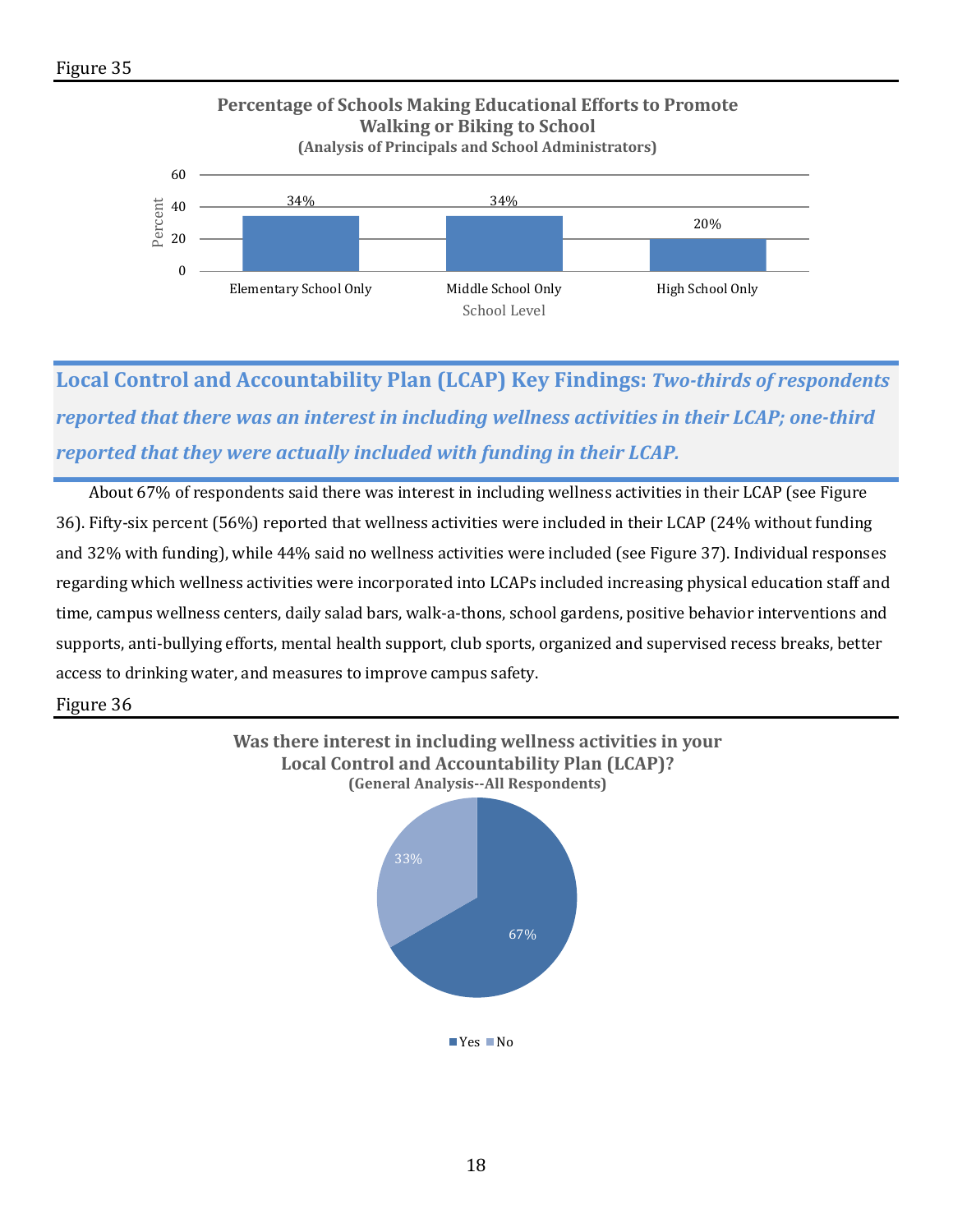



 $\blacksquare$  Yes, with funding  $\blacksquare$  Yes, but without funding  $\blacksquare$  No

**Wellness Policy Successes, Concerns, and Observations Key Findings:** *While over 50 respondents listed a number of concerns regarding health and wellness, more than 80 provided information about successful wellness activities or experiences at their school.* 

 Respondents listed a range of successful wellness activities. Some of them included implementation of recess, hydration stations, workplace wellness programs and staff exercise rooms, nutrition education classes for families, school-wide physical fitness activities, intramural sports, and walk/bike to school days. Respondents expressed concern about mental illness and obesity, lack of funding for wellness activities, parents packing unhealthy lunches and/or providing unhealthy snacks for class parties, lack of carpools, trouble finding healthy food vendors that are popular with students, the lack of healthy food choices for low income families, and healthier school meals resulting in food waste. Most comments regarding school wellness regulations were favorable, with the exception of a few that indicated strict state and federal guidelines present more challenges to school administrators.

**Technical Assistance Key Findings:** *More than half of respondents indicated that training and resources for parent engagement on wellness and training or resources on mental health issues would be most useful. Over half would value teacher training to lead quality physical activity.*

The survey has provided information regarding how to best support local schools as they navigate the LSWP implementation process. Principals and school/district administrators expressed the most interest in the following five types of assistance: training or resources for parent engagement on wellness, training or resources on mental health issues, training of teachers and/or staff to lead quality physical activity, training or resources for teachers on nutrition, and examples of addressing wellness in the LCAP (see Figure 38). More than half expressed some interest in teacher training for physical education or physical activity breaks in the classroom (see Figure 39).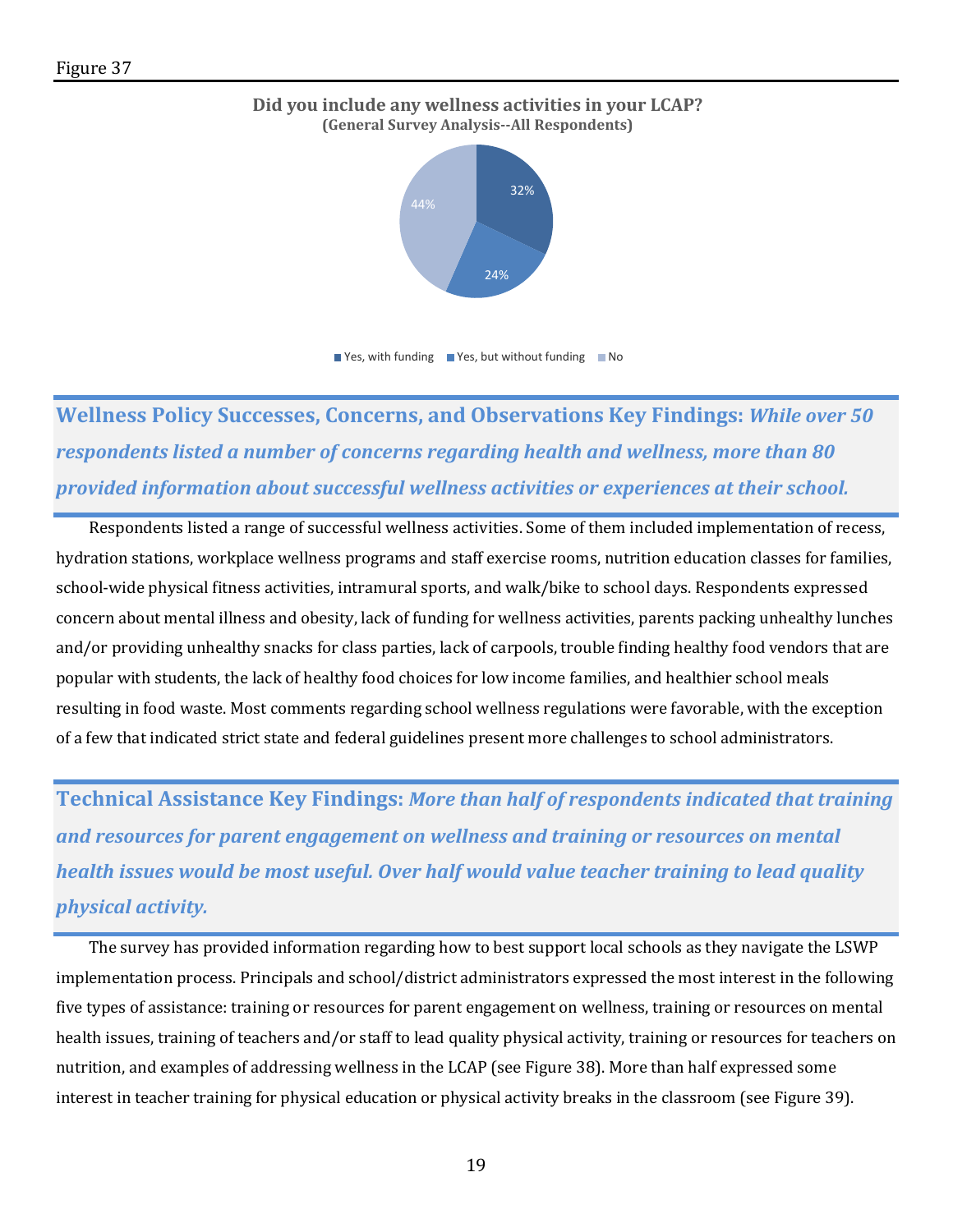

#### **General Conclusions**

Much progress has been made in rolling out wellness policies in California schools. Noticeable improvements have occurred in areas such as school gardens, physical education, and the marketing and sale of unhealthy food and beverages; however, implementation of Local School Wellness Policies is still far from complete. A substantial amount of work remains to ensure that LSWPs are developed and implemented in all California school districts. New and updated requirements, which will create additional demands on school districts, are expected from the United States Department of Agriculture (USDA) soon. Schools and administrators should get a head start on planning for more stringent guidelines and monitoring. On a positive note, survey results demonstrated the feasibility of designing and implementing desired changes and needed measures, which are now in place in a number of districts across the state. Findings show that it is possible to successfully incorporate health and wellness into school culture, policy, and planning. While the ability to generalize findings is limited due to a low response rate, the survey provides valuable insights about LSWP implementation and practice.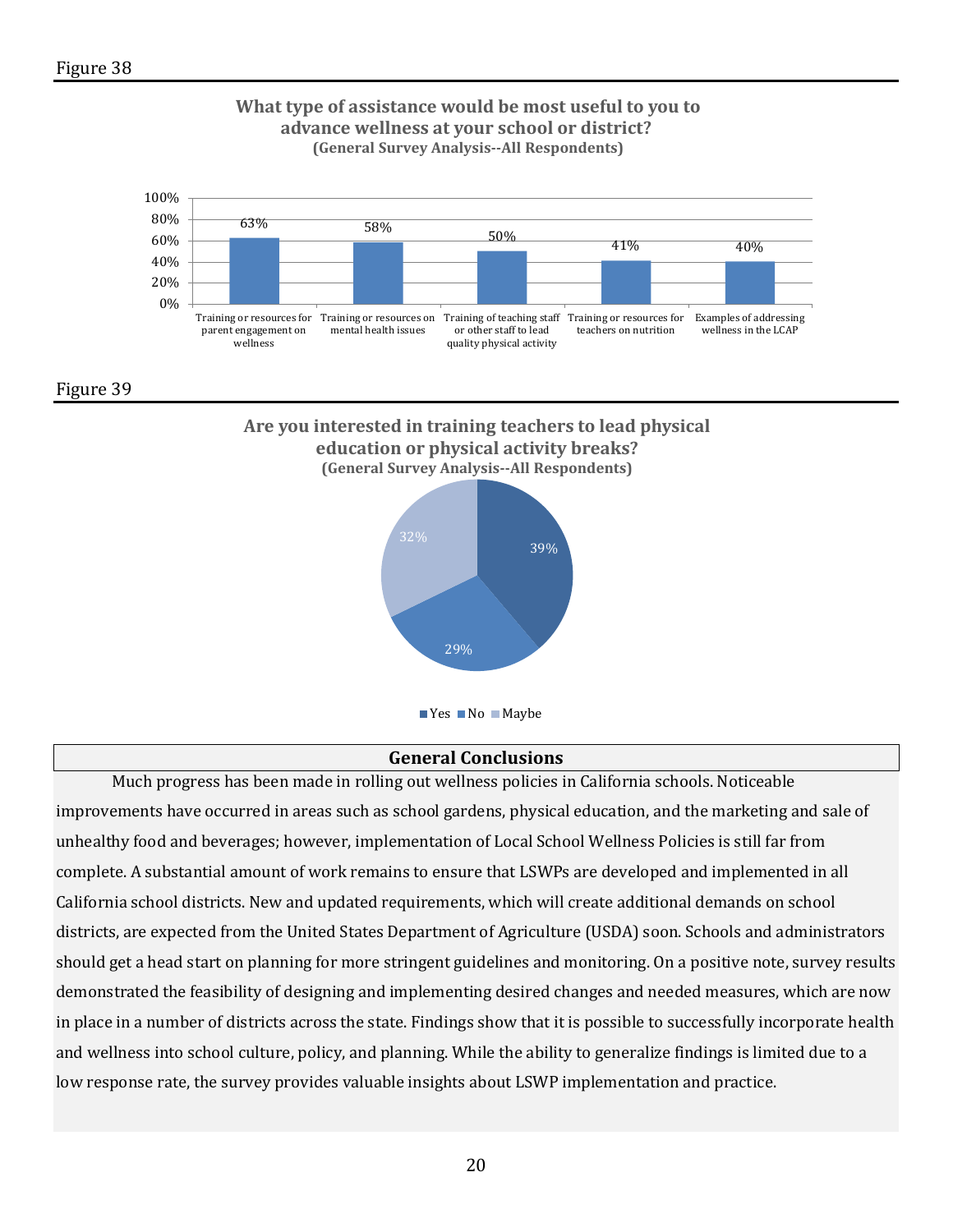The survey findings suggest a number of action steps that California schools can take to properly and efficiently develop and implement LSWPs:

*1. Wellness Committees: Schools and districts that do not have active wellness committees should establish them immediately to engage stakeholders in wellness policy updating and implementation.*

*2. Mental Health: Staffing, support, education, and models for mental health, including prevention of bullying in schools must be strengthened as a top priority for school and district administrators.*

*3. Supports Desired by Schools to Advance School Wellness: Areas identified by administrators as key needs for assistance include parent engagement, mental health, physical education, physical activity, and nutrition. Materials and assistance on improving the school environment in relation to these topics should be created and disseminated.*

*4. Nutrition Education and School Gardens: All schools should have a nutrition education curriculum and make funding and implementing it a priority. Active school gardens are on the rise. Efforts to expand this practice to all California schools and integrate their use into school food and nutrition education curricula should be made.*

*5. Nutrition and Product Marketing: The majority of administrators reported that marketing or promotion of food or drinks in school or on campus is prohibited, indicating that this is a feasible practice for California schools that should be extended to all schools. The small percentage of schools that reported still selling regular soda on campus during school hours (a violation of new federal rules) should correct that practice. Schools should remain vigilant about reducing products with added sugar.*

*6. Physical Education and Activity: The schools that reported having waivers for state physical education requirements should seek to remedy this situation. Additionally, resources should be expanded, for hiring credentialed physical education specialists and training teachers to lead physical activity.*

*7. Water Access and Intake: Efforts to make water available to students should be increased. Whenever possible, water fountains should be added, repaired, and maintained. Innovative practices should be encouraged including water stations on the lunch line, classroom water coolers, and dispensers for filling water bottles.*

*8. Safe Routes to School: Schools should continue their work regarding Safe Routes to School, especially those efforts that encourage students to walk, bike, or take public transportation. Schools should work with local transportation agencies to seek active transportation program funding opportunities.*

*9. LCAPs: Priorities related to student health and wellness should be incorporated into Local Control and Accountability Plans (LCAPs). Support and models as to how this can be achieved should be explored and developed.*

*10. Forums for Sharing Success: Many lessons can be learned from the progress that has already been achieved regarding wellness initiatives in schools. Forums for sharing successes and challenges should be provided and promoted to increase learning opportunities.*